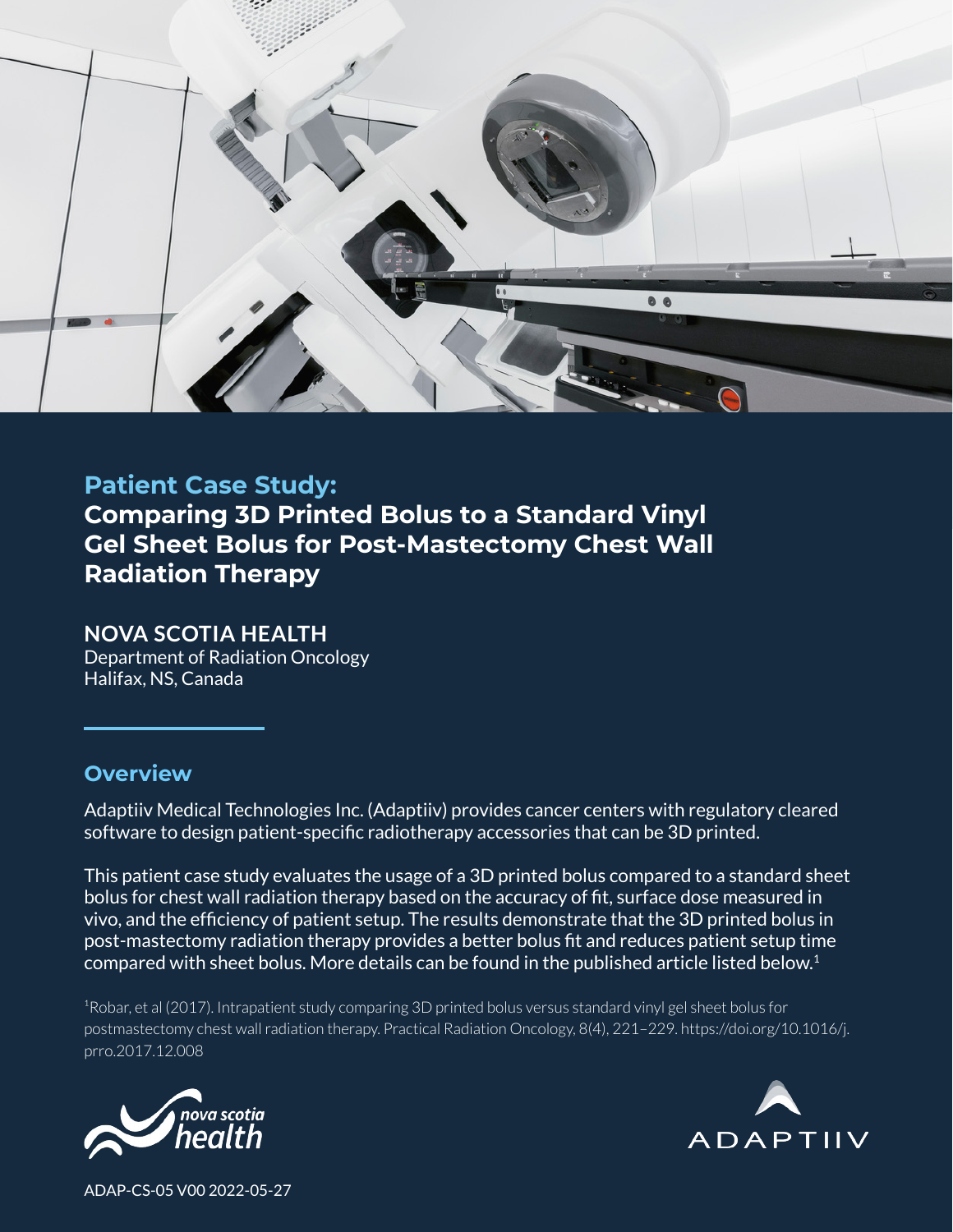## **Patient Selection**

16 eligible breast cancer patients receiving post-mastectomy chest wall radiation therapy were selected for the study. Criteria included (1) anticipated use of tangential fields in treatment planning and (2) requirement for bolus on alternate treatment fractions. Of the 16 eligible patients, 12 were treated for right- and 4 for left-sided disease. The median age of the 16 patients with breast cancer was 61 years with a range of 38-83, and the median body mass index was 26.1 kg/m<sup>2</sup> with a range of 18.7-34.9. Each patient served as their control by alternating bolus type throughout therapy.

## **Description**

There is growing interest in 3D printing in the radiation therapy process, and a natural application of this developing technology is the generation of treatment accessories based on CT image data. This work presents the findings of a study of 16 patients in which a 3D printed chest wall bolus was compared directly to the status quo sheet bolus (SuperFlab) in the same individual's treatment, with three objectives of evaluation:

- 1. To determine whether a 3D printed bolus provides a more accurate fit to the patient surface based on cone-beam CT imaging.
- 2. To compare the 2 bolus types concerning in vivo dosimetry of dose to the skin's surface.
- 3. To provide comparative data regarding the efficiency of patient setup at the treatment unit.

### **Fabrication and Treatment**

The treatment planning system defined a bolus of 5.0 mm thickness and exported it as a polygon file format object. This structure was manipulated in Adaptiiv software to apply smoothing and to crop at the inferior edge for subsequent optimal adhesion to the 3D printer build plate; an example bolus is shown in Figure 1 (A). All boluses were 3D printed using fused deposition modeling of polylactic acid (PLA) filament. This material offers the advantages of being non-toxic, easily cleaned during the treatment course, and compared with some other materials, faster during 3D printing.







*(A) Example of a 3-dimensional printed bolus.*

*(B) locations of 7 OSLDs (labeled A to G) relative to patient and tangential fields.*

*(C) embedded OSLD contained by in-printed pocket, where OSLD is flush with the skin side of the bolus surface.*